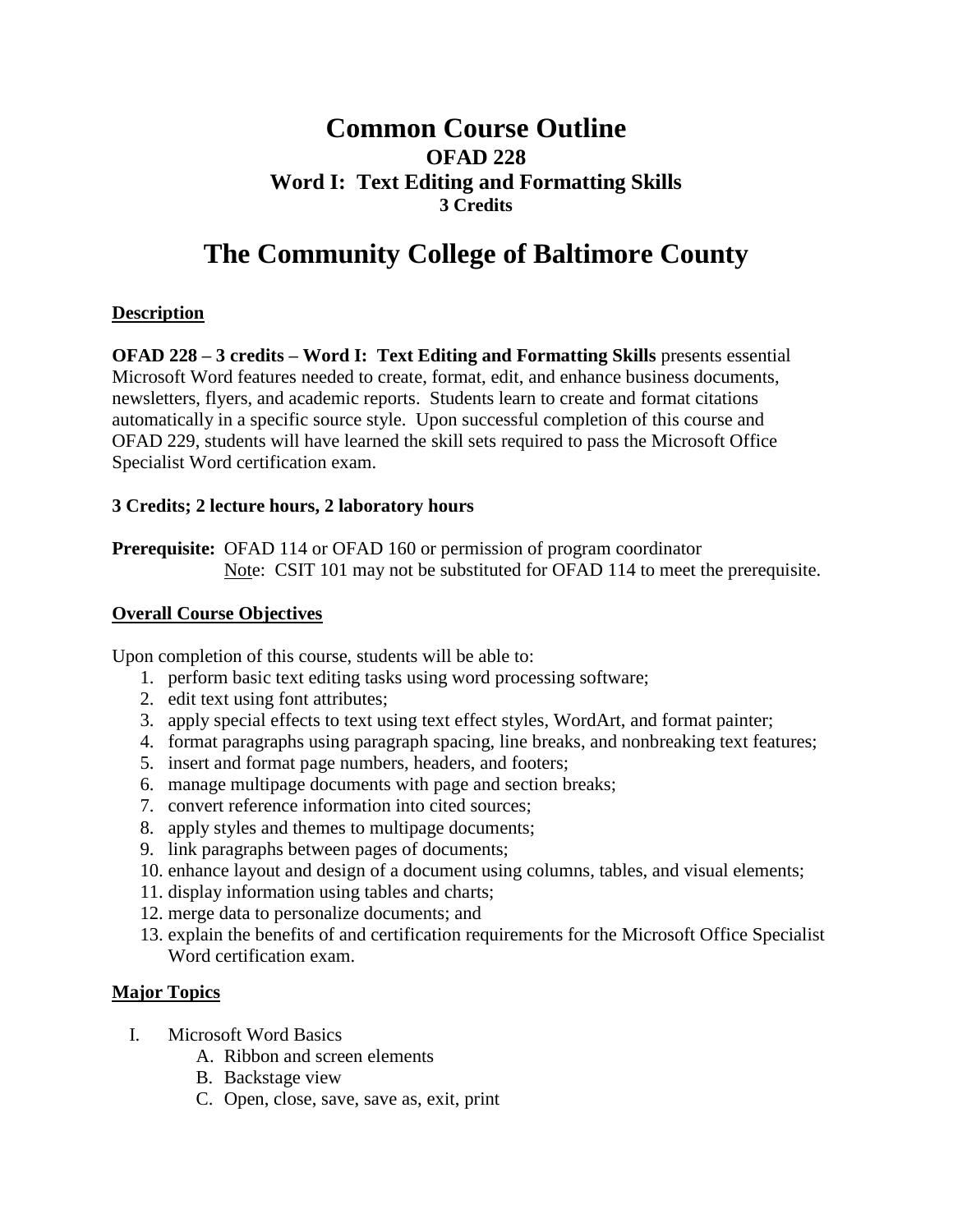- D. Insert and delete text
- E. Select text
- II. Text Editing
	- A. Ruler
	- B. Show/hide formatting marks
	- C. Margins
	- D. Font attributes
	- E. Cut, copy, paste
	- F. Format painter
	- G. Find and replace
	- H. Spell check, grammar check, thesaurus
- III. Paragraph Formatting
	- A. Horizontal and vertical alignment
	- B. Tabs and indents
	- C. Line breaks
	- D. Bullets, numbering, and outlines
- IV. Multipage Documents
	- A. Page breaks
	- B. Sections
	- C. Page numbering
	- D. Headers and footers
	- E. Styles and themes
	- F. Building blocks and quick parts
	- G. Bibliographic citations
- V. Visual Elements
	- A. Graphics
	- B. Charts
	- C. Tables
	- D. Columns
	- E. Text boxes
- VI. Mail Merge
- VII. Microsoft Office Specialist Word Certification

#### **Course Requirements**

Grading procedures will be determined by the individual faculty member but must include the following:

#### **Grading/exams**

- At least three tests
- At least three integrated projects
- Electronic portfolio